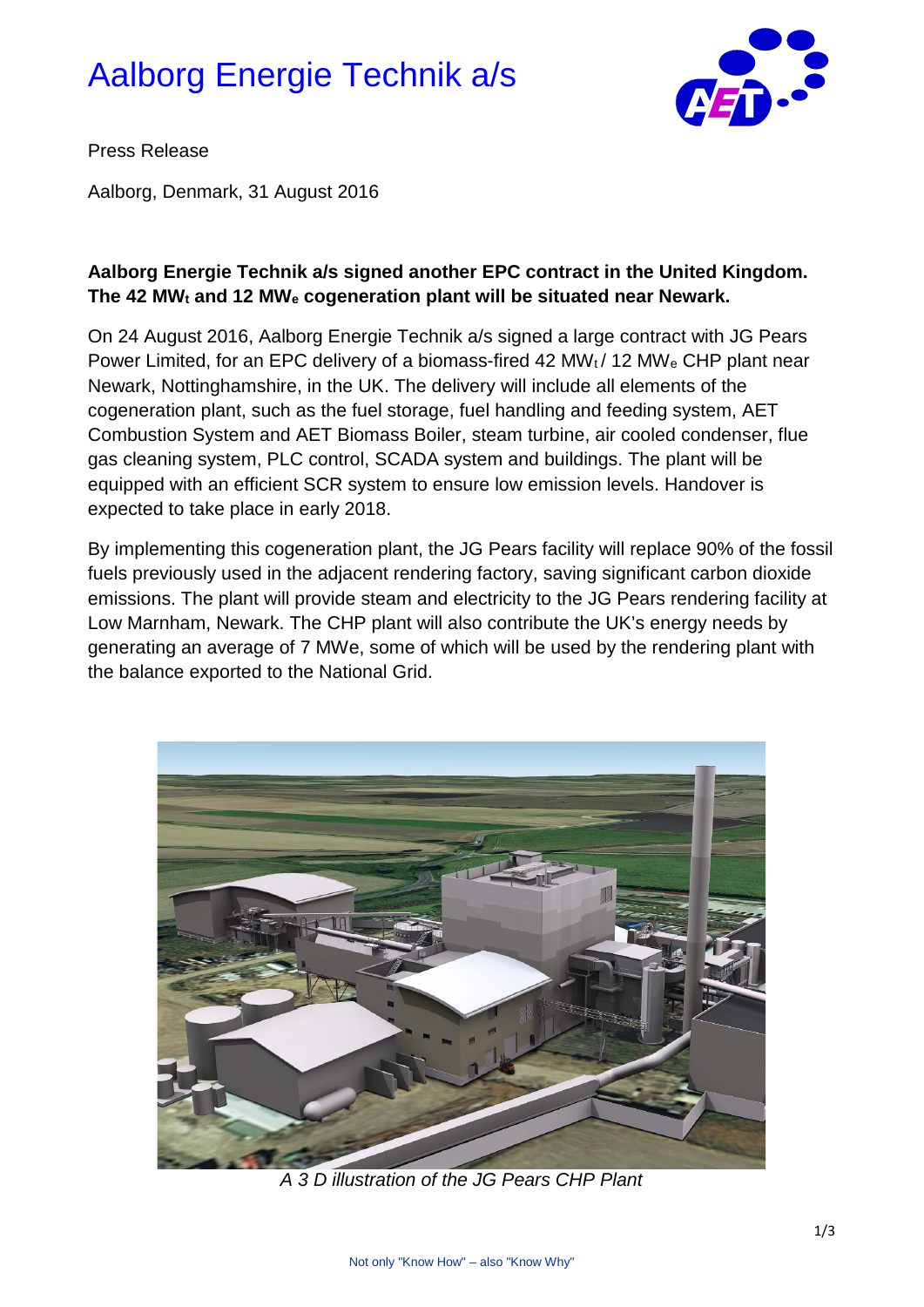# Aalborg Energie Technik a/s



Hans Erik Askou (CEO) comments: "We are thrilled having received this new order. We have already worked closely with JG Pears for a substantial amount of time, so we are well prepared for the project implementation. We look forward to continuing this good collaboration, and delivering a highly efficient plant that JG Pears will be very satisfied with in the years to come."



*Alistair Collins, Operations Director J G Pears (Newark) Ltd and Hans Erik Askou, CEO of Aalborg Energie Technik a/s shakes hand after signing the contract.*

#### **END**

### **For further information about the project:**

Hans Erik Askou, CEO, [hea@aet-biomass.com,](mailto:CJO@aet-biomass.com) +45 9632 8632

For further information - press:

Ann Bouisset, Head of Marketing, [apb@aet-biomass.com,](mailto:dio@aet-biomass.com) +45 9632 8629